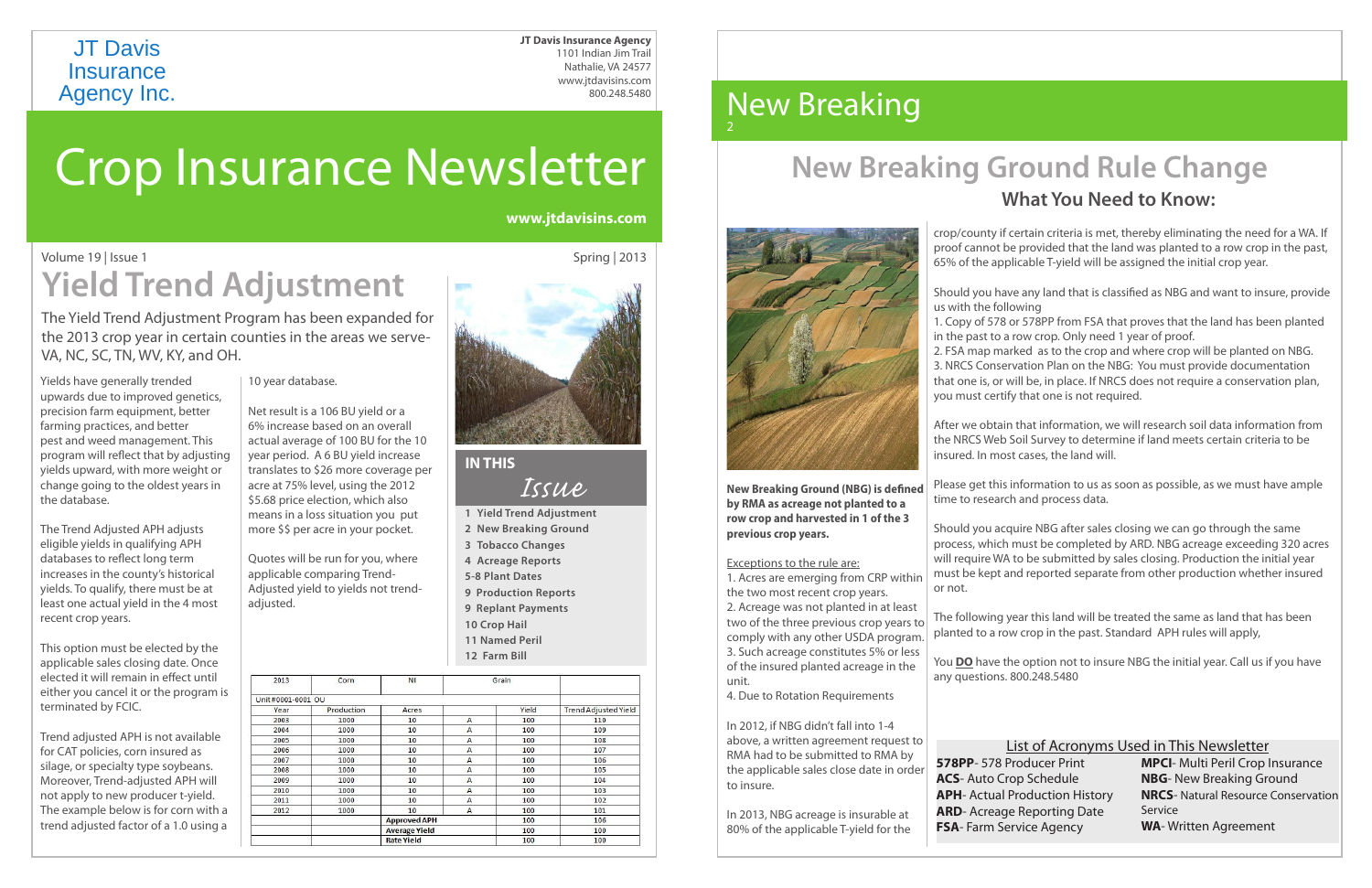# Tobacco Changes

### **RMA has instituted the following changes to be implemented beginning with the 2013 crop year:**

3

**Crop rotation** - tobacco will not be insurable on any acreage on which tobacco was planted in the two previous crop years. For example, a producer who planted tobacco on land in 2011 and 2012 will not be able to insure tobacco on the same land in 2013. RMA applies a rotation requirement for certain other crops as well.

Should you have any tobacco acreage that is not insurable in 2013, we can write a crop hail/ wind policy.

If you acquire additional land for the 2013 crop year, please advise us as soon as you do so we can take the necessary steps, if needed to insure such acreage (see NBG of newsletter).

**Quality adjustment factors** were modified for the least valuable grades of flue cured and burley tobacco. Producers are no longer required to destroy tobacco assigned these grades to qualify for quality adjustment. Producers can choose to destroy the least valuable graded tobacco resulting in no production to count, or sell it and have twenty percent of that production count toward their insurance guarantee. This allows the producer more flexibility in marketing or disposing of their tobacco while retaining the maximum value of their crop insurance benefits.

We ask that you report acres to FSA first, obtain a copy of the FSA 578PP and forward to us. All the information we need to key in your acreage report is on the 578PP and should be accurate as it is a map based acreage report.

**Final Plant Dates-** some dates have been moved back (see crop plant date section)

# Acreage Reports

#### **Acreage reports are the key to establishing your coverage. Reports need to be timely and accurate.**

USDA is working towards synchronizing all acreage reports between FSA and Crop Insurance. Most Spring dates have been moved up from June 30 to July 15 at FSA which corresponds with our due date. This simplifies the process on one hand but may provide problems on the other if a producer were to wait until a few days before deadline to report to FSA.

Any NBG or tobacco acreage that will not be insurable due to not meeting rotation requirements must be hi-lighted on 578PP.

Most 578PPs can be generated at FSA the same day as the acreage report is filed. However, if the filing is pushed too close to the deadline and backlog of producers exist, a producer may not get his 578PP to submit to us timely. Review thoroughly for any errors before forwarding to us.

For producers who do not report to FSA at all, return the acreage reports forms that will be sent to you, completed and signed. We encourage all our insureds to report their acreage to FSA as FSA requires an acreage report to be on file each year in order to qualify for certain USDA program benefits, such as disaster payments.

We will be mailing maps of your current farming operation along with acreage reporting forms this year. You can enter pertinent information on map pages such as plant dates and crop planted.

 In the case of double crop soybeans being planted after the July 15 deadline, report all other crops before the deadline to FSA. You will need to report any acreage planted after July 15 to FSA and us.

#### **Sales Closing Dates**

North and South Carolina- Feb 28 Virginia, West Virginia, Tennessee, Ohio, Kentucky- March 15

Fall Sales Closing for all states is September 30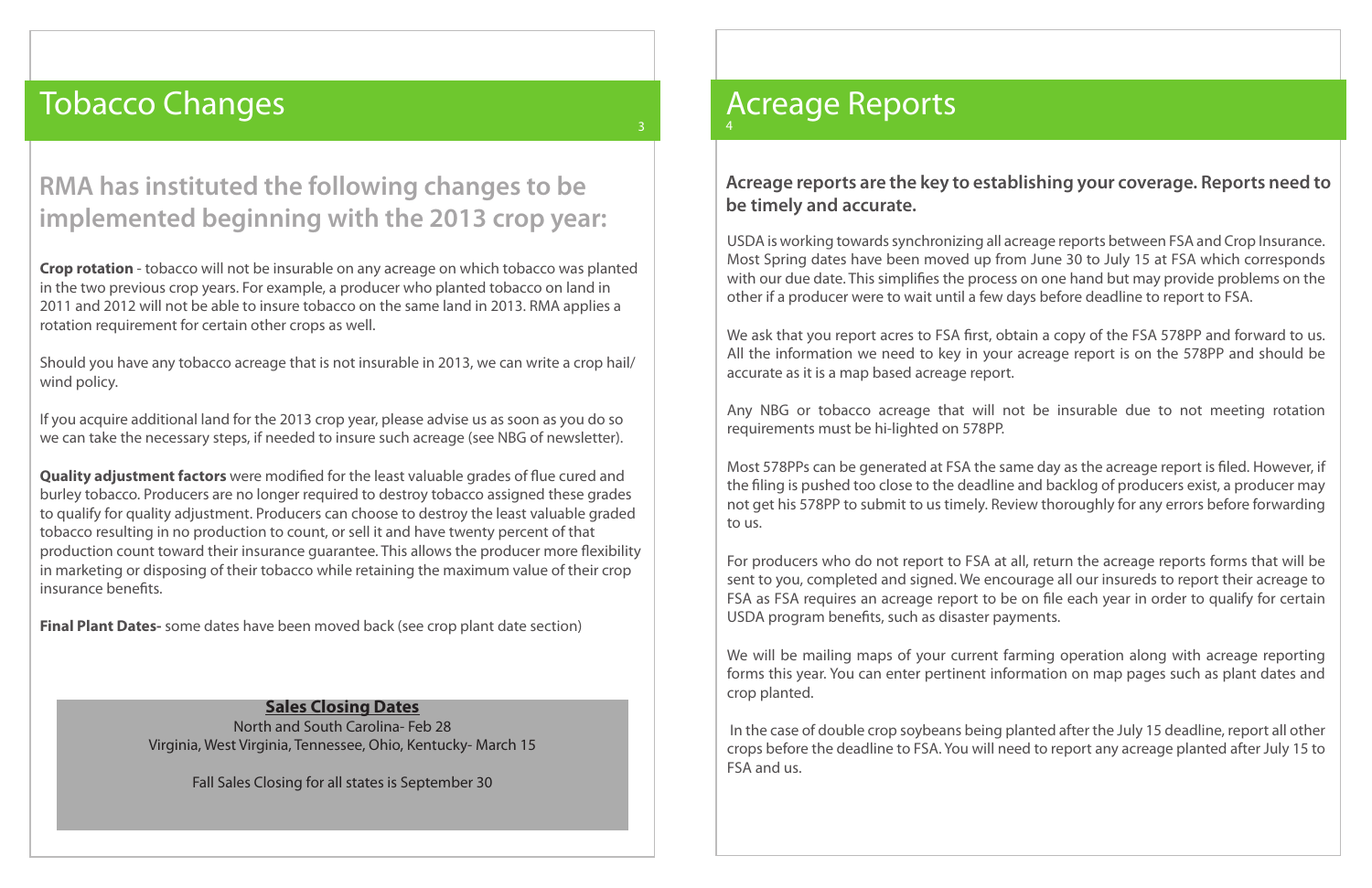| <b>North Carolina</b> |                           |                        |                           |                        |                           |                        |                                |                        |                           |                        |                           |                        |                           |                        |
|-----------------------|---------------------------|------------------------|---------------------------|------------------------|---------------------------|------------------------|--------------------------------|------------------------|---------------------------|------------------------|---------------------------|------------------------|---------------------------|------------------------|
| County                | Corn                      |                        | Sbean                     |                        |                           | Flue                   |                                | <b>Burley</b>          | Gsorg.                    |                        | Peanuts                   |                        | Cotton                    |                        |
|                       |                           |                        |                           |                        |                           |                        |                                |                        |                           |                        |                           |                        |                           |                        |
|                       | Earliest<br>Plant<br>Date | Final<br>Plant<br>Date | Earliest<br>Plant<br>Date | Final<br>Plant<br>Date | Earliest<br>Plant<br>Date | Final<br>Plant<br>Date | Earli-<br>est<br>Plant<br>Date | Final<br>Plant<br>Date | Earliest<br>Plant<br>Date | Final<br>Plant<br>Date | Earliest<br>Plant<br>Date | Final<br>Plant<br>Date | Earliest<br>Plant<br>Date | Final<br>Plant<br>Date |
| Alamance              |                           | ------                 | 4/21                      | 6/30                   | ------                    | 6/5                    | ------                         | ------                 | 4/16                      | 6/15                   | ------                    | $---$                  | ------                    |                        |
| <b>Beaufort</b>       | 3/16                      | 5/15                   | 4/15                      | 6/30                   | ------                    | ------                 | ------                         | ------                 | ------                    | ------                 | ------                    | ------                 | ------                    | 5/20                   |
| Caswell               | 3/21                      | 5/20                   | 4/21                      | 6/30                   | ------                    | 6/5                    | N/A                            | 6/20                   | 4/16                      | 6/15                   | ------                    |                        | -----                     |                        |
| Chatham               | 3/16                      | 5/15                   | 4/21                      | 6/30                   | ------                    | 5/31                   | ------                         | $-----$                | 4/16                      | 6/15                   | ------                    |                        |                           |                        |
| Currituck             | 3/16                      | 5/15                   | 4/15                      | 6/30                   | ------                    | ------                 | ------                         | ------                 | 4/16                      | 6/15                   | ------                    | ------                 |                           |                        |
| Edgecombe             | 3/16                      | 5/15                   | 4/21                      | 6/30                   | ------                    | ------                 | ------                         |                        | ------                    | ------                 | 4/16                      | 5/31                   | N/A                       | 5/15                   |
| Granville             | ------                    | ------                 | 4/21                      | 6/15                   | ------                    | 5/31                   |                                | 6/20                   | 4/16                      | 6/15                   | ------                    | ------                 | ------                    | -----                  |
| Halifax               | 3/16                      | 5/15                   | 4/21                      | 6/15                   | ------                    | 5/25                   | ------                         | ------                 |                           | ------                 | 4/16                      | 5/31                   | N/A                       | 5/15                   |
| Harnett               | 3/16                      | 5/20                   | 4/21                      | 6/30                   | ------                    | 5/15                   | ------                         | ------                 | 4/16                      | 6/15                   | ------                    | ------                 | ------                    | -----                  |
| Lee                   | 3/16                      | 5/20                   | 4/21                      | 6/30                   | ------                    | 5/31                   | ------                         | ------                 | 4/16                      | 6/15                   | ------                    | ----                   |                           |                        |
| Moore                 | 3/16                      | 5/20                   | 4/21                      | 6/30                   | $--- - - -$               | 5/31                   | ------                         | ------                 | 4/16                      | 6/15                   | ------                    | ------                 | ------                    |                        |
| Nash                  | 3/16                      | 5/15                   | 4/21                      | 6/30                   | ------                    | 5/25                   | ------                         | ------                 | ------                    | ------                 | 4/16                      | 5/31                   | N/A                       | 5/15                   |
| Orange                |                           | ------                 |                           |                        | ------                    | ------                 | $- - - - -$                    | ------                 | ------                    | ------                 | ------                    | ------                 | ------                    |                        |
| Pamlico               | 3/16                      | 5/15                   | 4/15                      | 6/30                   | ------                    | ------                 | ------                         | ------                 | ------                    | ------                 | ------                    | ------                 | ------                    |                        |
| Pasquotank            | 3/16                      | 5/15                   | 4/15                      | 6/30                   | ------                    | ------                 | ------                         | ------                 | ------                    | ------                 | ------                    | ------                 | ------                    | $--- - - -$            |
| Perquimans            | 3/16                      | 5/15                   | 4/15                      | 6/30                   | ------                    | ------                 | ------                         | ------                 | ------                    | ------                 | ------                    |                        | ------                    | 5/20                   |
| Person                | 3/16                      | 5/20                   | 4/21                      | 6/30                   | ------                    | 6/5                    | N/A                            | 6/20                   | 4/16                      | 6/15                   | ------                    | ------                 | ------                    | -----                  |
| Wake                  | 3/16                      | 5/20                   | 4/21                      | 6/30                   | ------                    |                        | ------                         | $-----$                | 4/16                      | 6/15                   | -------                   |                        |                           |                        |
| Warren                | 3/16                      | 5/20                   | 4/21                      | 6/30                   | ------                    | 5/31                   | ------                         | ------                 | 4/16                      | 6/15                   | ------                    | ------                 | $--- - - -$               |                        |
| Washington            | 3/16                      | 5/15                   | 4/15                      | 6/30                   | ------                    |                        | ------                         |                        |                           | ------                 | ------                    |                        | $---$                     | 5/20                   |

|            | <b>North Carolina</b>      |                         |
|------------|----------------------------|-------------------------|
| County     | Potatoes                   |                         |
|            | <b>Earliest Plant Date</b> | <b>Final Plant Date</b> |
| Pasquotank |                            | 4/15                    |

| <b>Virginia</b>  |                           |                        |                           |                        |                           |                        |                           |                        |                           |                        |                        |                        |  |
|------------------|---------------------------|------------------------|---------------------------|------------------------|---------------------------|------------------------|---------------------------|------------------------|---------------------------|------------------------|------------------------|------------------------|--|
| County           | Soybean<br>Corn           |                        |                           |                        |                           | Flue                   |                           | <b>Burley</b>          |                           | Dark Tob.              |                        | Gsorg.                 |  |
|                  | Earliest<br>Plant<br>Date | Final<br>Plant<br>Date | Earliest<br>Plant<br>Date | Final<br>Plant<br>Date | Earliest<br>Plant<br>Date | Final<br>Plant<br>Date | Earliest<br>Plant<br>Date | Final<br>Plant<br>Date | Earliest<br>Plant<br>Date | Final<br>Plant<br>Date | Early<br>Plant<br>Date | Final<br>Plant<br>Date |  |
| Alleghany        | 4/26                      | 6/10                   | 4/15                      | 6/20                   | ------                    | ------                 | ------                    | ------                 | $------$                  | ------                 | ------                 | $-----1$               |  |
| Amelia           | 3/31                      | 5/15                   | 4/15                      | 6/30                   | ------                    | 6/15                   | ------                    | ------                 | ------                    | ------                 | 4/16                   | 6/15                   |  |
| Bath             | 4/26                      | 6/10                   | 4/15                      | 6/20                   | $- - - - - -$             | ------                 | $- - - - - -$             | ------                 | $- - - - - -$             | ------                 | ------                 | ------                 |  |
| Bedford          | 4/16                      | 5/31                   | 4/15                      | 6/20                   | $- - - - - -$             | ------                 | $- - - - - -$             | ------                 | $- - - - - -$             | ------                 | ------                 | ------                 |  |
| Bland            | 4/26                      | 6/10                   | 4/15                      | 6/20                   | ------                    | ------                 | ------                    | 6/20                   | ------                    | ------                 | ------                 | ------                 |  |
| <b>Botetourt</b> | 4/26                      | 6/10                   | 4/15                      | 6/20                   | ------                    | ------                 | ------                    | ------                 | $-----1$                  | ------                 | ------                 | ------                 |  |
| <b>Brunswick</b> | 3/31                      | 5/15                   | 4/15                      | 6/30                   | ------                    | 5/25                   | ------                    | 6/20                   | $-----1$                  | 6/15                   | 4/16                   | 6/15                   |  |
| Buckingham       | 4/16                      | 5/31                   | 4/15                      | 6/20                   | ------                    | ------                 | ------                    | ------                 | ------                    | ------                 | -----                  | ------                 |  |
| Campbell         | 4/16                      | 5/31                   | 4/15                      | 6/30                   | $- - - - - -$             | 6/5                    | $- - - - - -$             | 6/20                   | $- - - - - -$             | 6/15                   | 4/16                   | 6/15                   |  |
| Carroll          | 4/26                      | 6/10                   | $-----1$                  | ------                 | $- - - - - -$             | ------                 | ------                    | ------                 | $- - - - - -$             | ------                 | ------                 | $- - - - - -$          |  |
| Charlotte        | 3/31                      | 5/20                   | 4/15                      | 6/30                   | ------                    | 5/31                   | ------                    | 6/20                   | $- - - - - -$             | 6/15                   | 4/16                   | 6/15                   |  |
| Chesapeake       | 3/31                      | 5/15                   | 4/15                      | 6/30                   | ------                    | ------                 | ------                    | ------                 | ------                    | ------                 | 4/16                   | 6/15                   |  |
| Craig            | 4/26                      | 6/10                   | 4/15                      | 6/20                   | ------                    | ------                 | ------                    | ------                 | $- - - - - -$             | ------                 | ------                 | ------                 |  |
| Culpepper        | 4/26                      | 6/10                   | 4/15                      | 6/20                   | ------                    | ------                 | ------                    | ------                 | $- - - - - -$             | ------                 | ------                 | ------                 |  |
| Dinwiddie        | ------                    | ------                 | 4/15                      | $- - - - - -$          | $- - - - - -$             | 5/25                   | $- - - - - -$             | ------                 | $- - - - - -$             | 6/15                   | ------                 | ------                 |  |
| Fauguier         | 4/26                      | 6/10                   | 4/15                      | $- - - - - -$          | $- - - - - -$             | ------                 | $- - - - - -$             | ------                 | $- - - - - -$             | ------                 | ------                 | ------                 |  |
| Fluvanna         | 4/16                      | 5/31                   | 4/15                      | 6/20                   | $- - - - - -$             | ------                 | ------                    | ------                 | ------                    | ------                 | ------                 | ------                 |  |
| Franklin         | 4/16                      | 5/31                   | 4/15                      | 6/20                   | ------                    | 6/5                    | ------                    | ------                 | ------                    | ------                 | ------                 | ------                 |  |
| Giles            | 4/26                      | 6/10                   | 4/15                      | 6/20                   | ------                    | ------                 | ------                    | ------                 | $-----1$                  | ------                 | ------                 | ------                 |  |
| Goochland        | 4/16                      | 5/31                   | 4/15                      | 6/30                   | ------                    | ------                 | ------                    |                        | ------                    | ------                 | ------                 | ------                 |  |
| Halifax          | 3/31                      | 5/20                   | 4/15                      | 6/30                   | $- - - - - -$             | 6/5                    | $- - - - - -$             | 6/20                   | $- - - - - -$             | 6/15                   | 4/16                   | 6/15                   |  |
| Lee              | ------                    | ------                 | $- - - - - -$             | $- - - - - -$          | $- - - - - -$             | ------                 | $- - - - - -$             | 6/20                   | $- - - - - -$             | ------                 | ------                 | ------                 |  |
| Louisa           | 4/16                      | 5/31                   | 4/15                      | 6/20                   | ------                    | ------                 | ------                    | ------                 | $- - - - - -$             | ------                 | ------                 | ------                 |  |
| Lunenburg        | 3/31                      | 5/20                   | 4/15                      | 6/30                   | ------                    | 5/31                   | ------                    | ------                 |                           | 6/15                   |                        |                        |  |
| Montgomery       | 4/26                      | 6/10                   | 4/15                      | 6/20                   | ------                    | ------                 | ------                    | ------                 | ------                    | ------                 | ------                 | ------                 |  |
| Nottoway         | 3/31                      | 5/15                   | 4/15                      | 6/30                   | ------                    | 5/25                   | ------                    | ------                 | ------                    | 6/15                   | ------                 | ------                 |  |
| Orange           | 4/26                      | 6/10                   | 4/15                      | 6/20                   | ------                    | ------                 | ------                    | ------                 | $-----1$                  | ------                 | ------                 | $------$               |  |
| Patrick          | 4/16                      | 5/31                   | 4/15                      | 6/30                   | ------                    | ------                 | ------                    | ------                 | ------                    | ------                 | ------                 | ------                 |  |
| Pittsylvania     | 3/31                      | 5/20                   | 4/15                      | 6/30                   | ------                    | 6/5                    | ------                    | 6/20                   | ------                    | 6/15                   | 4/16                   | 6/15                   |  |
| Prince Edward    | ------                    | ------                 | ------                    | ------                 | $-----1$                  | 5/31                   | ------                    | 6/20                   | ------                    | 6/15                   | ------                 | ------                 |  |
| Prince George    | 3/31                      | 5/15                   | 4/15                      | 6/30                   | ------                    | ------                 | ------                    | ------                 | ------                    | ------                 | ------                 | ------                 |  |
| Rockbridge       | 4/26                      | 6/10                   | 4/15                      | 6/20                   | ------                    | ------                 | ------                    | ------                 | ------                    | ------                 | ------                 | ------                 |  |
| Russell          | 4/26                      | 6/10                   | ------                    | ------                 | ------                    | ------                 | ------                    | 6/20                   | ------                    | ------                 | ------                 | ------                 |  |
| Scott            | 4/26                      | 6/10                   | $-----1$                  | $-----1$               | ------                    | ------                 | ------                    | 6/20                   | $-----1$                  | ------                 | ------                 | ------                 |  |
| Washington       | 4/26                      | 6/10                   | ------                    |                        | ------                    | ------                 | ------                    | 6/20                   | ------                    | ------                 | ------                 | ------                 |  |
| Wythe            | 4/26                      | 6/10                   | 4/15                      | 6/20                   | ------                    | ------                 | ------                    | ------                 | $-----$                   | ------                 | ------                 | ------                 |  |

# Plant Dates

**Earliest Plant Date: Does not qualify for replant payment if planted before this date**

5

#### Plant Dates (cont'd) 6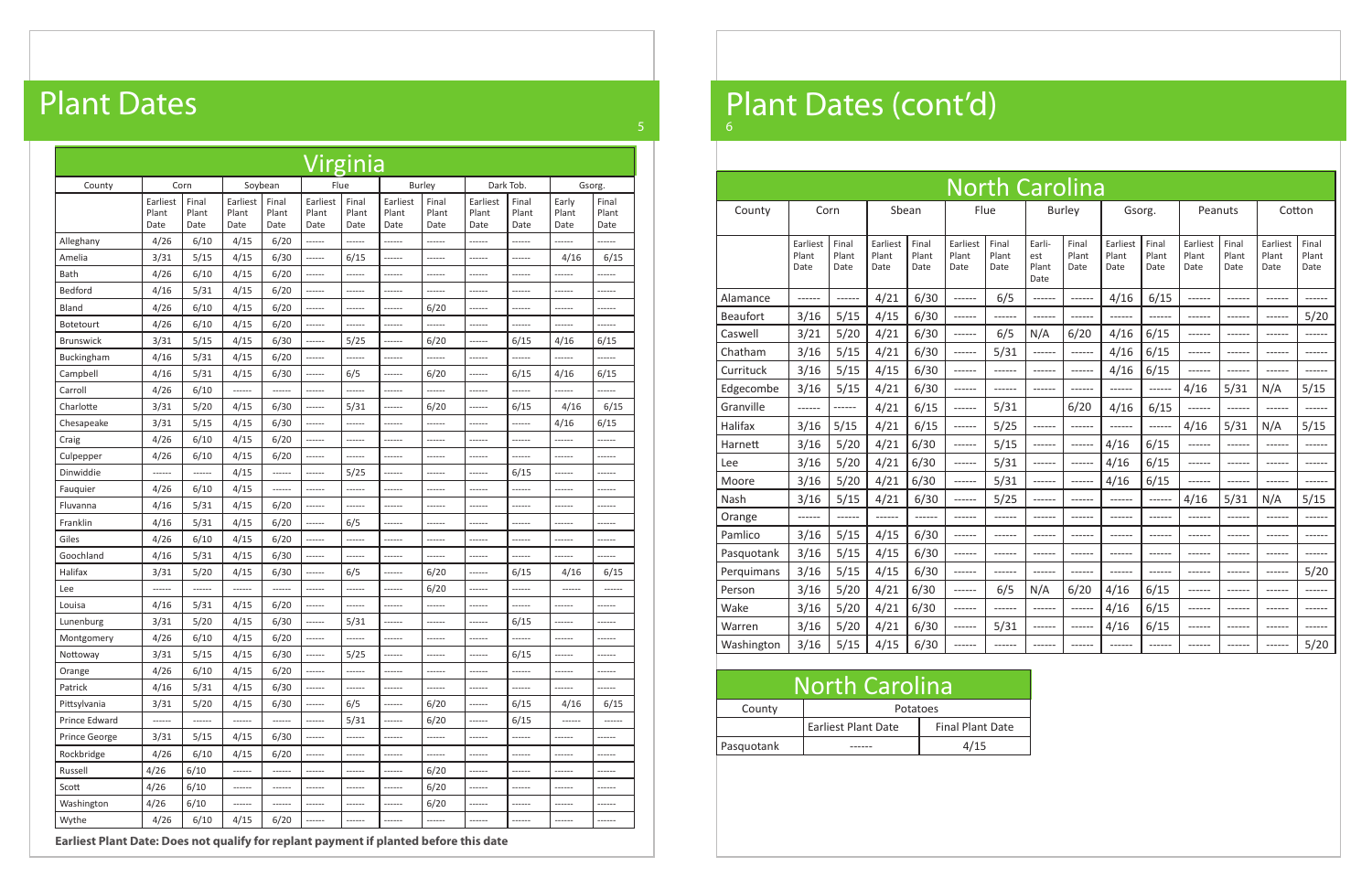| Kentucky |                           |                        |                           |                        |  |  |  |  |  |  |  |
|----------|---------------------------|------------------------|---------------------------|------------------------|--|--|--|--|--|--|--|
| County   | Corn                      |                        | Soybean                   |                        |  |  |  |  |  |  |  |
|          | Earliest<br>Plant<br>Date | Final<br>Plant<br>Date | Earliest<br>Plant<br>Date | Final<br>Plant<br>Date |  |  |  |  |  |  |  |
| Mercer   | 4/1                       | 5/31                   | 4/16                      | 6/15                   |  |  |  |  |  |  |  |

| <b>West Virginia</b> |                        |                            |                        |                            |  |  |  |  |  |  |  |
|----------------------|------------------------|----------------------------|------------------------|----------------------------|--|--|--|--|--|--|--|
| County               |                        | Corn                       | Soybean                |                            |  |  |  |  |  |  |  |
|                      | Earliest<br>Plant Date | <b>Final Plant</b><br>Date | Earliest<br>Plant Date | <b>Final Plant</b><br>Date |  |  |  |  |  |  |  |
| <b>Berkley</b>       | 4/16                   | 6/10                       | 4/21                   | 6/20                       |  |  |  |  |  |  |  |
| Jackson              | 4/16                   | 6/10                       | 4/21                   | 6/20                       |  |  |  |  |  |  |  |
| Mason                | 4/16                   | 6/10                       | 4/21                   | 6/20                       |  |  |  |  |  |  |  |
| Monroe               | 4/16                   | 6/10                       | 4/21                   | 6/20                       |  |  |  |  |  |  |  |
| Raleigh              | 4/16                   | 6/10                       |                        |                            |  |  |  |  |  |  |  |

| <b>South Carolina</b> |                           |                        |                           |                        |                           |                        |  |  |  |  |  |
|-----------------------|---------------------------|------------------------|---------------------------|------------------------|---------------------------|------------------------|--|--|--|--|--|
| County                | Corn                      |                        | Sbean                     |                        | Cotton                    |                        |  |  |  |  |  |
|                       | Earliest<br>Plant<br>Date | Final<br>Plant<br>Date | Earliest<br>Plant<br>Date | Final<br>Plant<br>Date | Earliest<br>Plant<br>Date | Final<br>Plant<br>Date |  |  |  |  |  |
| Clarendon             | 3/1                       | 4/30                   | 4/30                      | 6/15                   |                           | 5/25                   |  |  |  |  |  |
| Darlington            | 3/1                       | 4/30                   | 4/30                      | 6/15                   |                           | 5/25                   |  |  |  |  |  |
| Dillion               | 3/1                       | 4/30                   | 4/30                      | 6/15                   |                           | 5/25                   |  |  |  |  |  |
| Florence              | 3/1                       | 4/30                   | 4/30                      | 6/15                   |                           | 5/25                   |  |  |  |  |  |
| Lee                   | 3/1                       | 4/30                   | 4/30                      | 6/15                   |                           | 5/25                   |  |  |  |  |  |
| Marlboro              | 3/1                       | 4/30                   | 4/30                      | 6/15                   |                           | 5/25                   |  |  |  |  |  |
| Marion                | 3/1                       | 4/30                   | 4/30                      | 6/15                   |                           | 5/25                   |  |  |  |  |  |
| Sumter                | 3/1                       | 4/30                   | 4/30                      | 6/15                   |                           | 5/25                   |  |  |  |  |  |
| Williamsburg          | 3/1                       | 4/30                   | 4/30                      | 6/15                   |                           | 5/25                   |  |  |  |  |  |

| <b>Tennessee</b> |                           |                        |                           |                        |                           |                        |                           |                        |  |  |
|------------------|---------------------------|------------------------|---------------------------|------------------------|---------------------------|------------------------|---------------------------|------------------------|--|--|
| County           | Corn                      |                        | Sbean                     |                        | Burtb                     |                        | FrTom                     |                        |  |  |
|                  | Earliest<br>Plant<br>Date | Final<br>Plant<br>Date | Earliest<br>Plant<br>Date | Final<br>Plant<br>Date | Earliest<br>Plant<br>Date | Final<br>Plant<br>Date | Earliest<br>Plant<br>Date | Final<br>Plant<br>Date |  |  |
| Cocke            | 3/21                      | 5/20                   | 4/16                      | 6/15                   |                           | 6/20                   | 4/15                      | 6/30                   |  |  |
| Grainger         | 3/21                      | 5/20                   |                           |                        |                           | 6/20                   | 4/15                      | 6/30                   |  |  |
| Greene           | 3/21                      | 5/20                   | 4/16                      | 6/15                   |                           | 6/20                   | 4/15                      | 6/30                   |  |  |
| Hamblen          | 3/21                      | 5/20                   | 4/16                      | 6/15                   |                           | 6/20                   | 4/15                      | 6/30                   |  |  |
| <b>Hawkins</b>   | 3/21                      | 5/20                   |                           |                        |                           |                        |                           |                        |  |  |
| Haywood          | 3/21                      | 5/20                   | 4/16                      | 6/15                   |                           |                        |                           |                        |  |  |
| Hancock          |                           |                        |                           |                        |                           | 6/20                   |                           |                        |  |  |
| Jefferson        | 3/21                      | 5/20                   | 4/16                      | 6/15                   |                           | 6/20                   |                           |                        |  |  |
| Johnson          | 3/21                      | 5/20                   |                           |                        |                           | 6/20                   |                           |                        |  |  |
| Knox             |                           |                        |                           |                        |                           | 6/20                   |                           |                        |  |  |
| Lauderdale       | 3/21                      | 5/20                   | 4/16                      | 6/15                   |                           |                        |                           |                        |  |  |
| Sullivan         | 3/21                      | 5/20                   |                           |                        |                           | 6/20                   |                           |                        |  |  |
| Union            |                           |                        |                           |                        | -------                   | 6/20                   |                           |                        |  |  |
| Washington       | 3/21                      | 5/20                   |                           |                        | -------                   | 6/20                   |                           |                        |  |  |

# Plant Dates (cont'd)

| Ohio         |                           |                        |                           |                        |  |  |  |  |  |  |  |
|--------------|---------------------------|------------------------|---------------------------|------------------------|--|--|--|--|--|--|--|
| County       | Soybean<br>Corn           |                        |                           |                        |  |  |  |  |  |  |  |
|              | Earliest<br>Plant<br>Date | Final<br>Plant<br>Date | Earliest<br>Plant<br>Date | Final<br>Plant<br>Date |  |  |  |  |  |  |  |
| <b>Meigs</b> | 4/5                       | 6/5                    | 4/20                      | 6/20                   |  |  |  |  |  |  |  |

#### Plant Dates (cont'd) 8

**We urge you to retain plant date information for future reference.**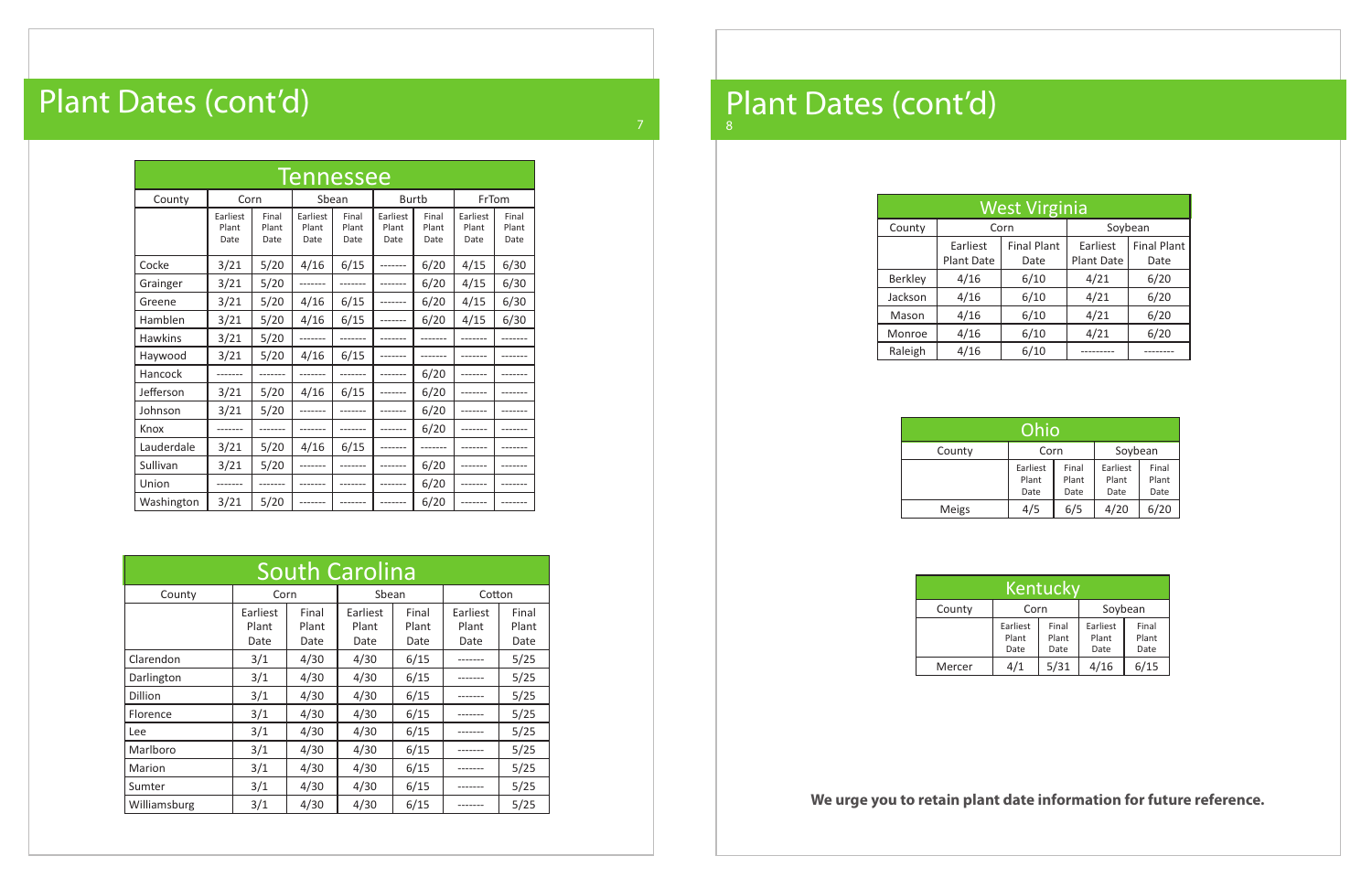With the planting season just around the corner remember that corn, soybeans, grain sorghum, peanuts, and fresh market tomatoes carry a replant should the crop need to be replanted due to an insurable cause of loss.

It is imperative that a timely notice of loss be submitted and a replant is authorized by an adjuster, BEFORE the crop is replanted. If the crop is replanted before the claim is submitted, the claim will be denied.

Replant payments do not reduce your liability coverage per acre, therefore it can be looked at as a "freebie" in the policy. Do not overlook this important coverage in your policy.

20/20 rule applies to be eligible for payment. You must replant a minimum of 20% of the unit or 20 acres, whichever is the lesser.

You can always give us a call should you have any questions.

# Production Reports

Production reporting forms for all Spring 2012 crops were mailed to you in the fall.

If you have not returned these forms to us please do so as soon as possible. Yields only need to be certified on the units you did not have a loss on. We need to get this information entered in order to update your database to prepare a 2013 quote.

Failure to provide a timely production report would result in an imposed yield being applied which would be 75% of the prior year's average yield. In addition all units in a given county would be combined for the year.





# Replant Payment

Crop hail coverage is a product we offer separate from the MPCI coverage.

One of the primary differences between the products is crop hail has a much lower deductible, in the case of tobacco from 0-10%, whereas the MPCI policy has a minimum deductible of 25%

Another major difference is crop hail pays spot losses whereas MPCI coverage is tied to the entire unit. For example, assuming 50 acres is planted on a particular FSN and hail only hits 10 acres; under MPCI, your claim will be deferred until sales are complete. At that time, production to count will be determined by sales and compared to your guarantee. If the production to count exceeds the guarantee no payable claim exists. Under the crop hail policy you will be paid on the 10 acres at time of loss.

Optional wind coverage can be purchased for tobacco which protects you should wind damage occur with no hail damage present. Wind coverage is particularly important when hurricanes strike because hail usually doesn't occur in that type of event. Wind damage is interpreted as the breaking off of stalks and removal of leaves above ground.

Crop hail coverage also carries a replant payment on all crops.

#### Crop Hail 9 10

Crop hail coverage for wheat and barley has become, of recent, more of a part of a producer's risk management program due to high commodity prices. For MPCI 2013 wheat prices are set at \$8.57/bushel. Assuming a 50 bushel potential yield, the value of the crop is \$439.

Wheat and barley coverage can be purchased up to a maximum of \$500/acre at a rate of \$1.40 per \$100 coverage. As an example, \$300 coverage would only cost \$4.00 an acre.

Wheat/barley is very vulnerable to hail damage close to maturity.

Another peril insured under a crop hail policy on small grain is fire of any nature in the field. A field fire caused by the combine is covered.

Crop hail coverage can be purchased on tobacco that will not be insured in 2013 under your MPCI policy due to the rotation requirement or land classified as NBG.

If you have an ACS policy on your tobacco, there is no need to renew each year. We will determine coverage when we receive your acreage report.

If you are not on ACS and want to write a crop hail policy on any crop give us a call. 800.248.5480

We cannot bind coverage until we have a signed application. In addition coverage does not go in effect until 12:00am the second day after a signature is acquired.

Writing your policy early will not cost any more, but **will** give you the benefit of a full season of coverage.